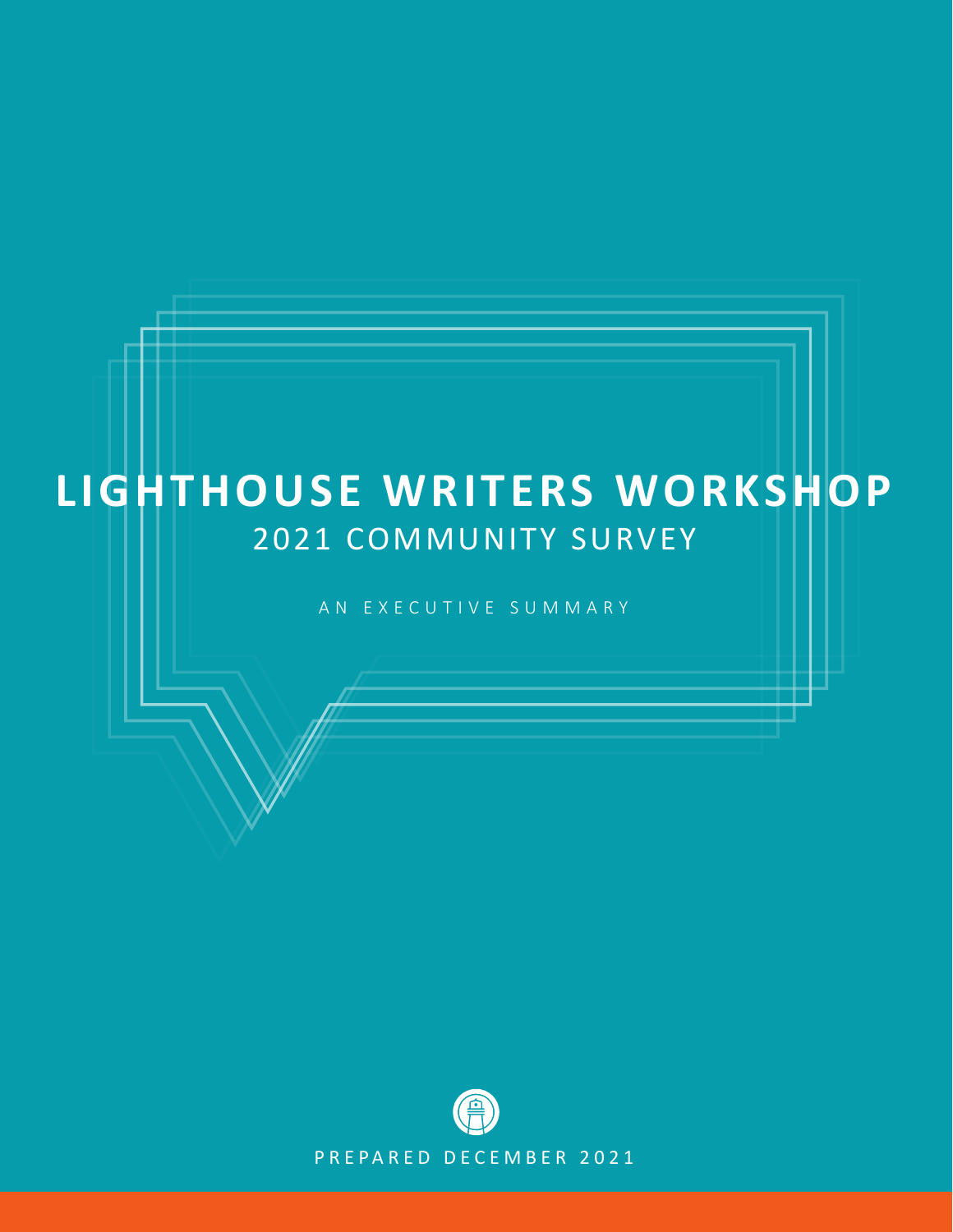

# **INTRODUCTION**

Lighthouse's mission is to provide the highest-caliber artistic education, support, and community for writers and readers in the Rocky Mountain region and beyond. A significant component of this mission is the mandate to become a more inclusive, equitable, and anti-racist organization. Recently, we established EDIA (Equity, Diversity, Inclusion, and Accessibility) committees among board and staff, whose first task was to survey the Lighthouse community. We've also hired two consultant firms to work with the organization, providing comprehensive survey results analysis, training, and strategic planning.

## **IN ADDITION TO THE SURVEY, RECENT WORK TOWARD BECOMING A MORE EQUITABLE, INCLUSIVE, AND DIVERSE ORGANIZATION INCLUDE:**

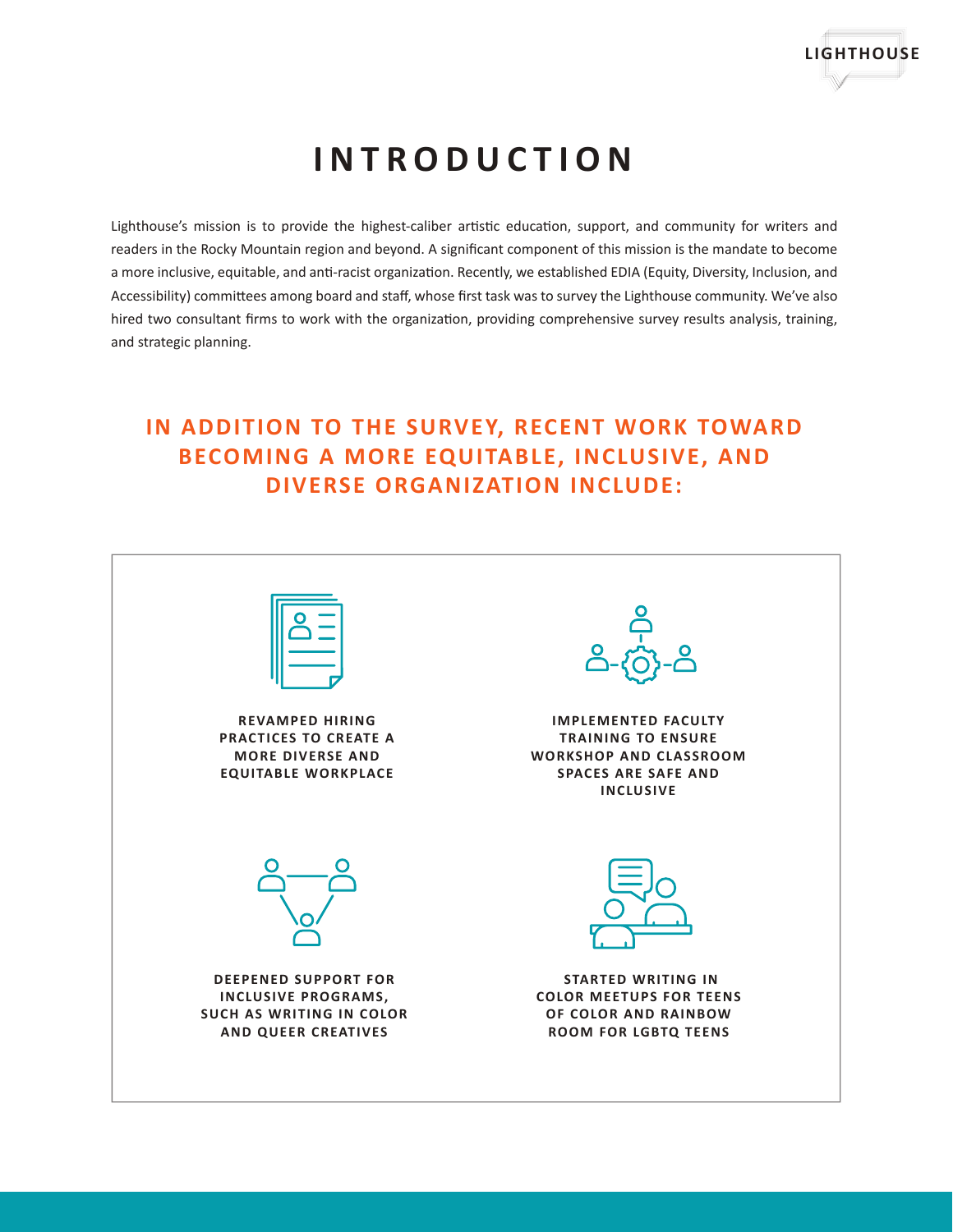

# **KEY FINDINGS**

We saw a robust response to the survey. Of the 635 individuals who participated, 86% identified themselves as community members, 12% as faculty members, and 2% as staff or board. The responses were direct, thoughtful, and thorough, and will provide a solid foundation for our EDIA efforts going forward.

#### **SURVEY RESPONSES INCLUDED BOTH QUANTITATIVE AND QUALITATIVE DATA AND PROVIDED EVIDENCE FOR THE FOLLOWING PRELIMINARY FINDINGS.**



### **NEW MEMBERSHIP IS GROWING**

### **FINANCIAL DIVERSITY**

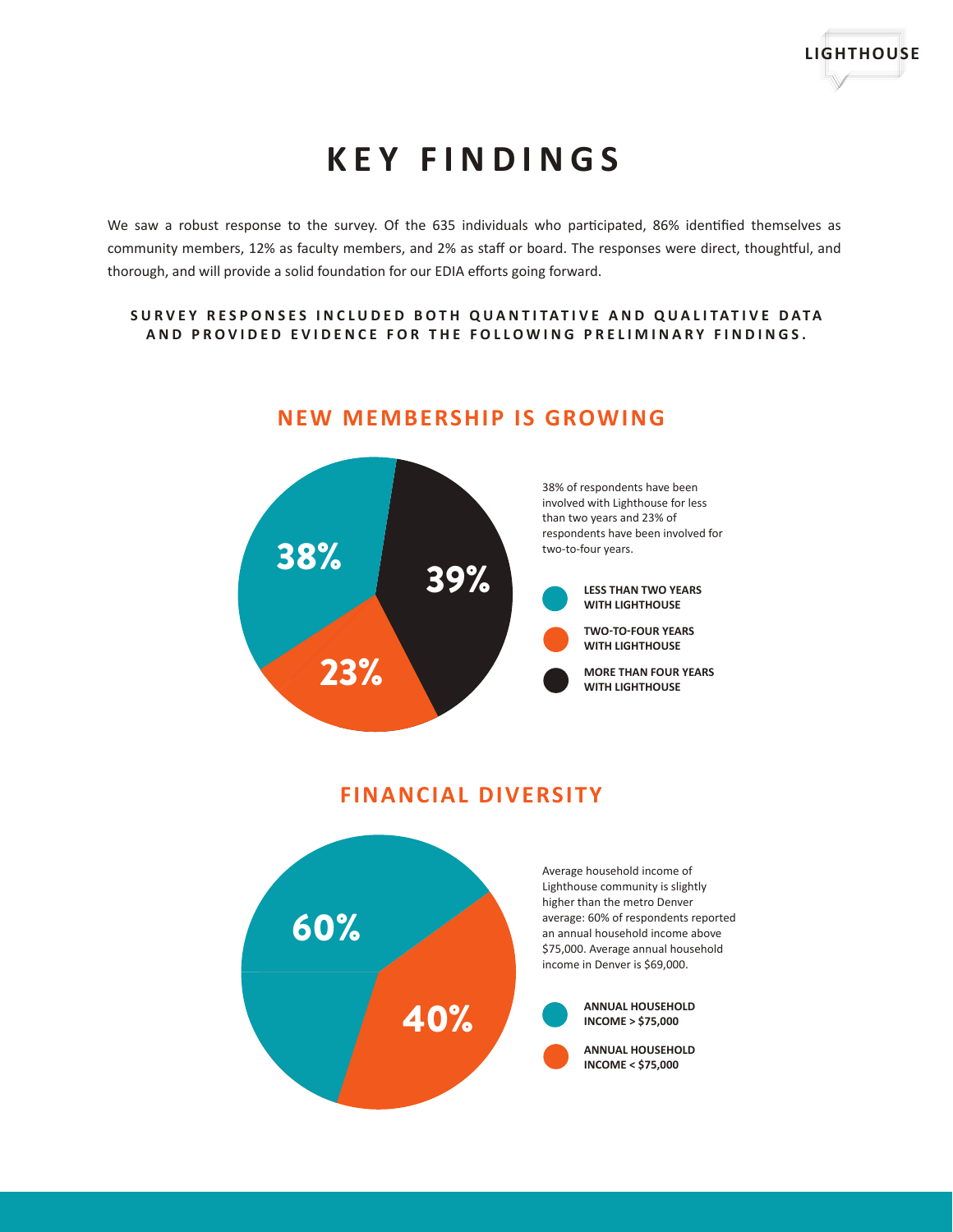



## **DENVER COMMUNITY DIVERSITY**



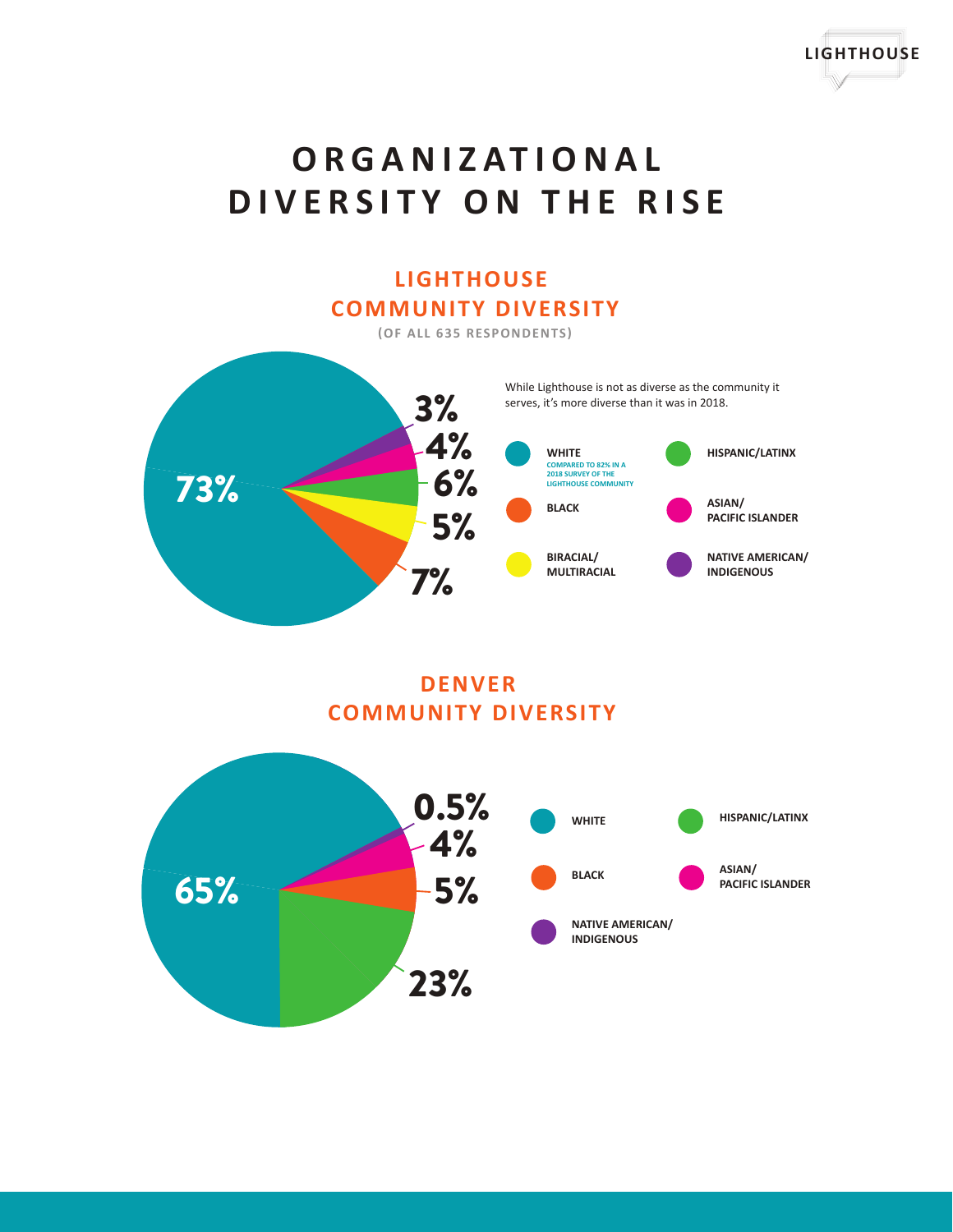

**LIGHTHOUSE**

## **LIGHTHOUSE IS BECOMING A NATIONAL (AND WORLDWIDE) ORGANIZATION**



### **ADDITIONAL DIVERSITY METRICS**

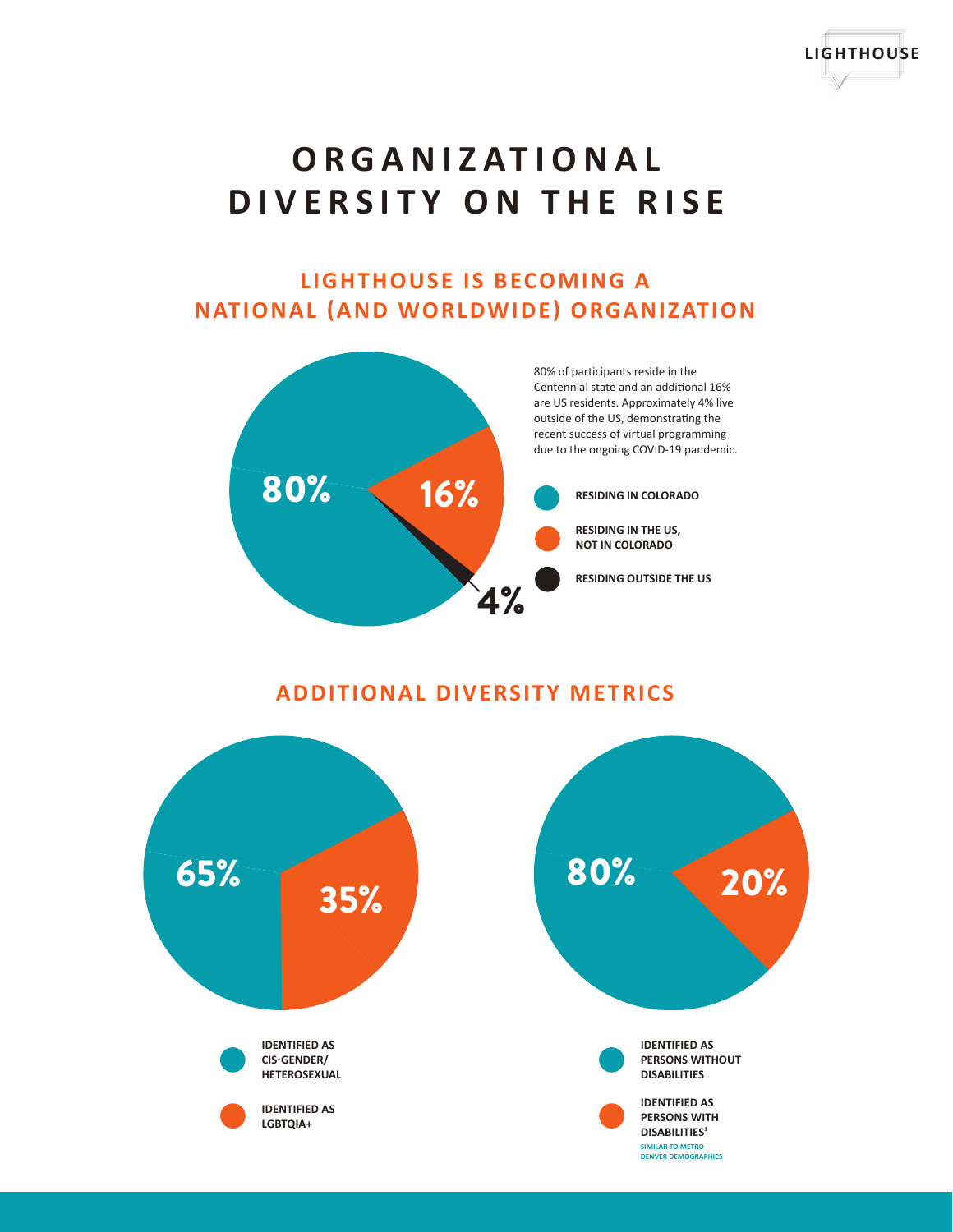

# **HOW RESPONDENTS FEEL ABOUT THE ORGANIZATION**

**Lighthouse is generally well-received by participants:** 78% of Lighthouse community members, faculty, and staff believe the organization attracts literary types from a variety of different backgrounds and upholds its commitment to diversity by nurturing an inclusive, supportive, and welcoming environment.

**For the most part, Lighthouse fosters a sense of creative freedom and respect for participants:** Respondents felt comfortable creatively expressing themselves (74% strongly agree or agree). They are also comfortable talking about their background and cultural experiences in a workshop, event, or community setting at Lighthouse (70% strongly agree or agree).

**On the question "I feel like I belong at Lighthouse":** BIPOC survey respondents generally matched the responses of white individuals—65% of white respondents strongly agreed or agreed with this statement; 66% of BIPOC respondents strongly agreed or agreed. (Overall, 65% strongly agreed/agreed). However, looking deeper into the data, there's a telling shift: just 50% of respondents who identified as Asian strongly agreed/agreed, and 56% of respondents who identified as Black strongly agreed/agreed. 63% of LGBTQIA+ respondents strongly agreed or agreed. 60% of respondents living with a disability strongly agreed/agreed.

**Lighthouse Writers Workshop needs to do a better job making the community aware of current EDIA (Equity, Diversity, Inclusion, and Accessibility) progress,** with 62% of participants being unaware or uninformed about staff and faculty trainings, workshops, or policies surrounding values of diversity, equity, and safety within Lighthouse.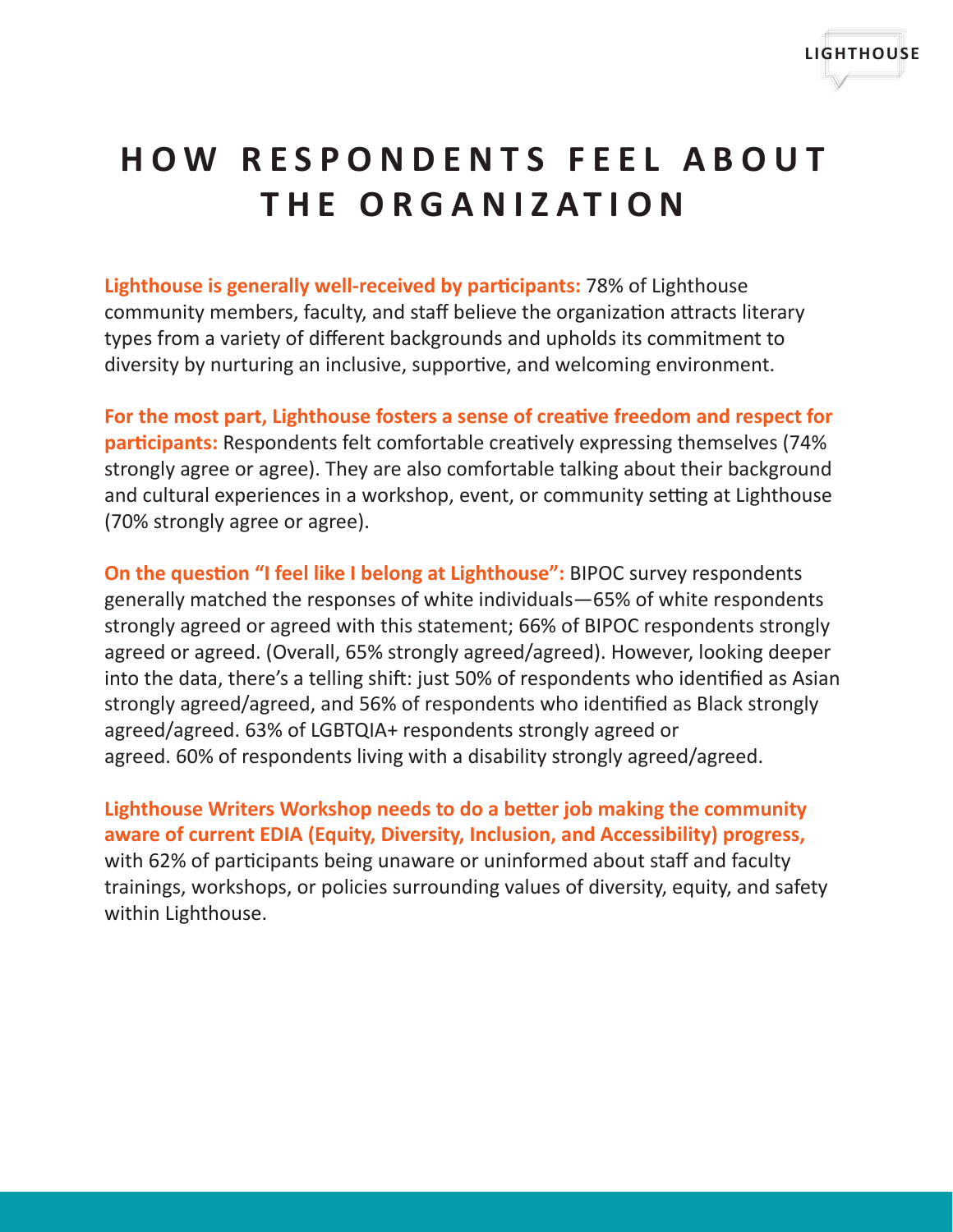

## **COMMENTS FROM THE SURVEY**

*"I like that you continue to embrace youth programs, at-risk populations, and diversity/inclusivity."*

*"From my perspective, Lighthouse's engagement and intersectionality has grown tremendously in the last few years. I see them as a community org doing these things well."*

*"EDIA progress has been made in fits and starts for the last several years. Lighthouse is now making steadier progress but EDIA needs to become part of Lighthouse's DNA."*

*"I would feel encouraged if, in addition to these important values, Lighthouse would also stand up for diversity when those stances did not guarantee social acceptance on the left and praise—I'd like to see a little more courage and less partisanship and tribalism."*

*"I do feel comfortable sharing my ideas at Lighthouse and feel that I belong—however I'm very aware of the fact that I'm cis, straight, and white. I'm not sure how someone in a minority community would answer those questions."*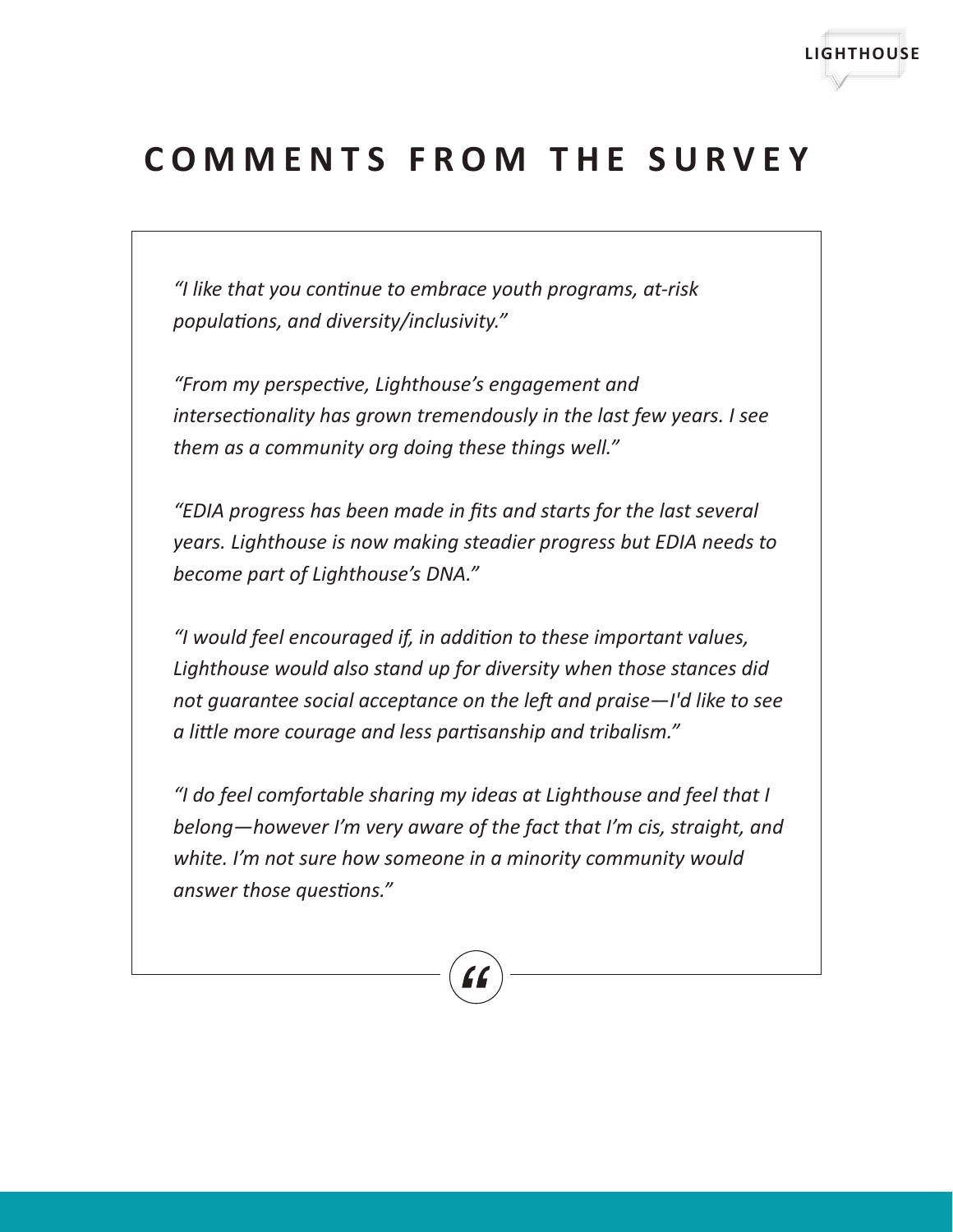

## **MOVING FORWARD**

This survey data gives us a better understanding of who's represented in our community and how our efforts to be a more equitable and inclusive organization have been successful—but more importantly, where those efforts have fallen short. There is much work to be done.

The plan is to start with the following:

- **Hire consultants to inform, strategize, and prioritize our EDIA work.** Continue working **1.**  with equity, diversity, inclusion, and accessibility consultants to inspire and inform our work at all levels—from management and board to staff, volunteers, and faculty. In the last year, we've held equity and inclusion trainings with Suzi Q. Smith and LGBTQ+ awareness training with Sydney Fowler. Both are experienced trainers and Lighthouse faculty members. We're also working with two additional consultant groups—**Creative Strategies for Change** and **Gemini Group**—who will lead staff and board training sessions. They'll both help inform our strategic planning, training, and monitoring processes.
- **Develop more equitable and inclusive relationships with community members. 2.**  Fostering stronger connections with our community members will elevate our equity work and allow us to discover—and meet—the needs of our community. Additionally, improving communication between the Lighthouse staff, board, and community members will help build trust.
- **Improve staff, faculty, and board member recruitment and retention.** We must build a **3.**  more diverse and equitable leadership team among the board, staff, and faculty. As mentioned above, we'll work with our consultants on furthering our anti-bias hiring and retention practices, ensuring that our leadership and staff both demonstrate our commitment to diversity and reflect the communities we serve.
- **Create a system for receiving honest feedback.** In addition to collecting regular **4.** demographic survey data, we will create a way for community members to provide feedback on how we're doing—where we're succeeding in becoming more inclusive, and where we're falling short.